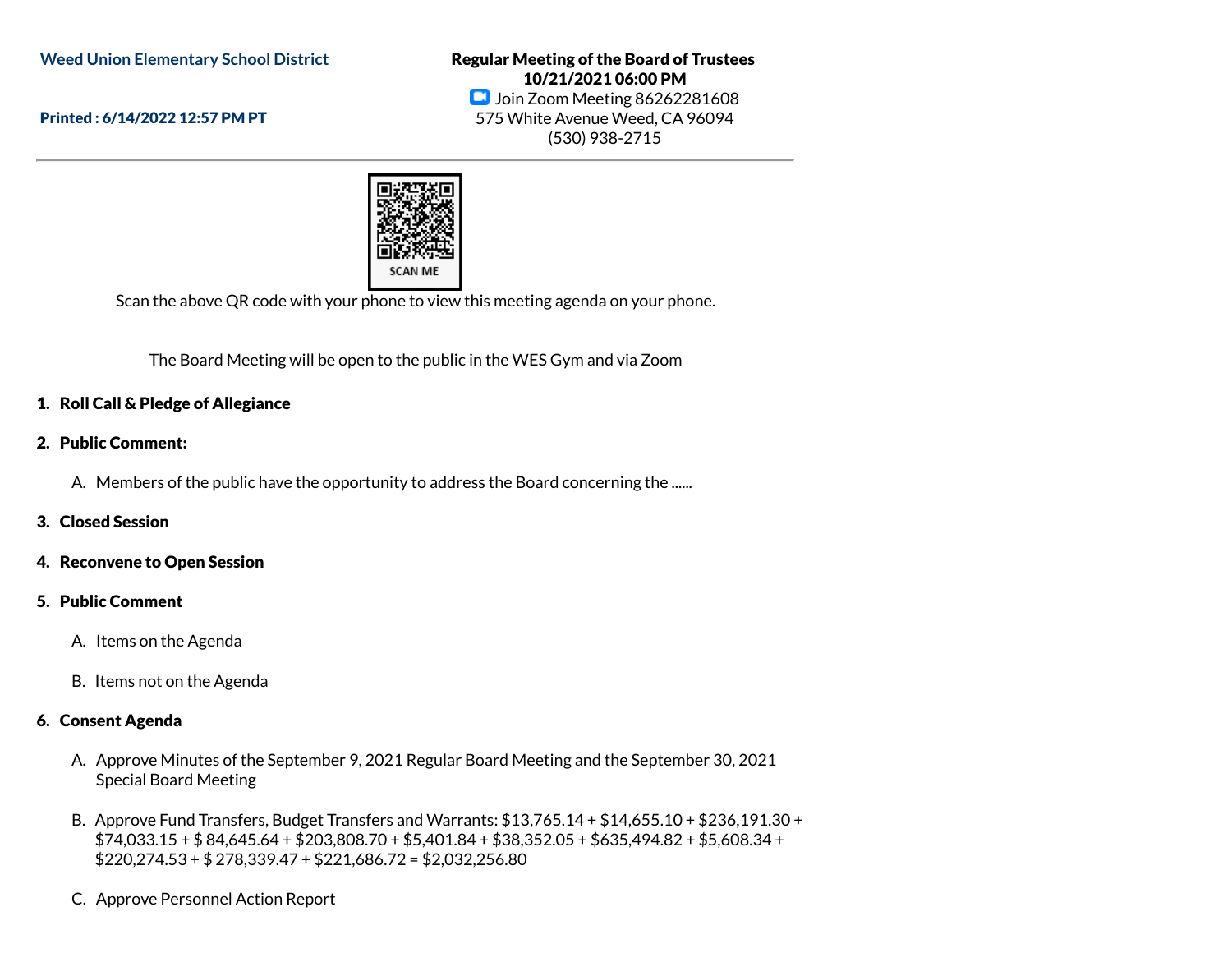- D. Approve Quarterly Report on Williams Uniform Complaints
- E. Approve 2021-2022 Bus Routes
- F. Approve Proposed Student Body Fundraisers
- G. Approve McCuen Construction Inc. Change Orders to Interim Housing
	- I. COR 9 Credit \$49,092.60
	- II. COR 10 \$14,863.66

# 7. Correspondence

- A. CDE Letter of Approval
- B. DSA Letter of Approval
- C. County of Siskiyou Letter of Concurrance

# 8. Action Items

- A. Public Hearing and Resolution 21-22-05 on Availability of Textbook and Instructional Minutes
	- I. Open Public Hearing
	- II. Close Public Hearing
- B. 2019-2020 Audit Report
- C. Annual Instructional Minutes
- D. Increase Rate of Pay for Substitute Teachers
- E. First Reading
	- I. Board Policy 5121 Grades/Evaluation of Student Achievement
	- II. Administrative Regulation 5121 Grades/Evaluation of Student Achievement
- F. ESSER III
- G. Discussion and Possible Approval of Resolution 21-22-04 Authorizing Use of Remote Teleconferencing Provisions Pursuant to AB 361 and Government Code section 54953.